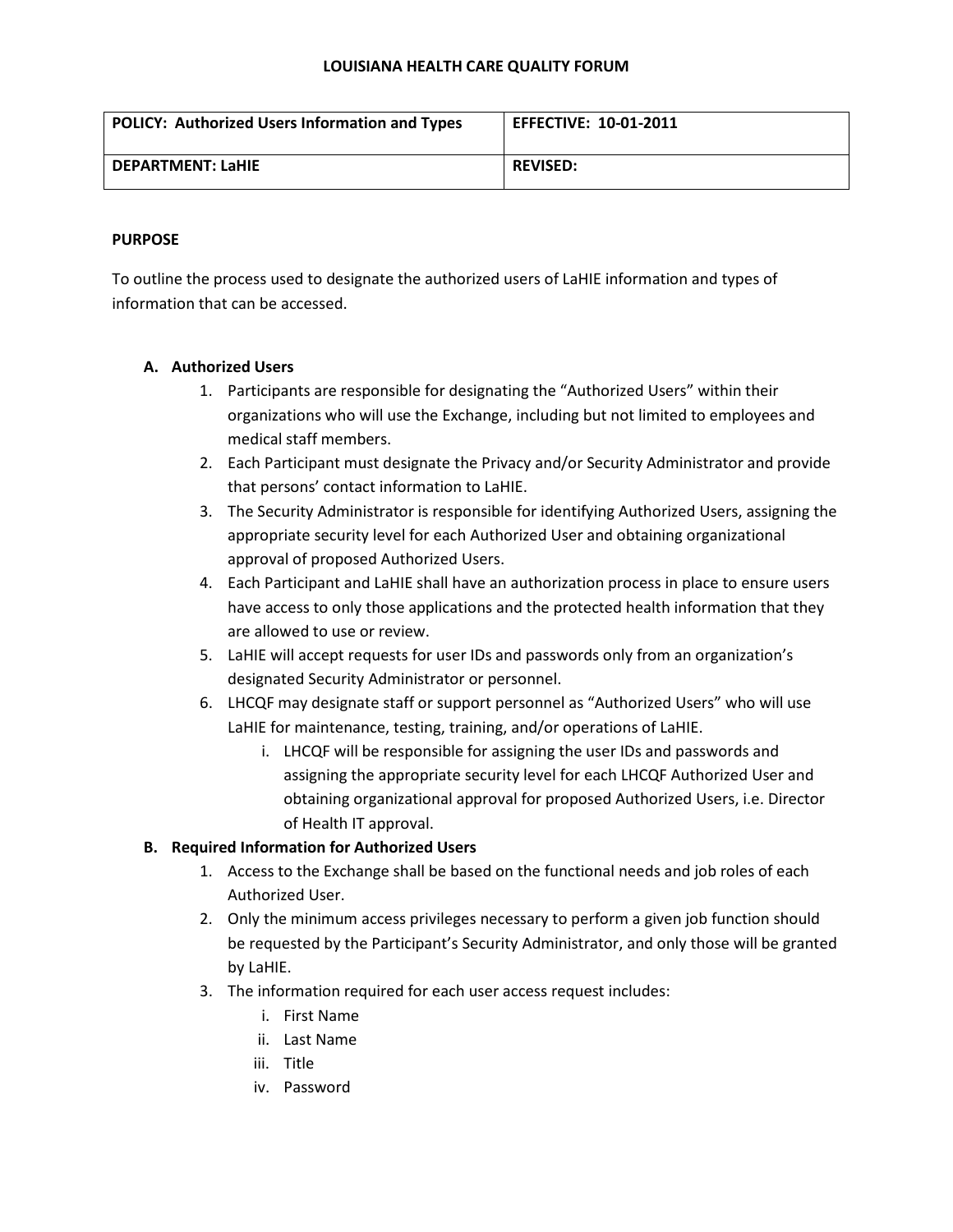- v. Company Name
- vi. Job Category
- vii. Office Phone
- viii. Office Fax
- ix. Office address
- 4. The following are only applicable to provider user requests:
	- i. Cell phone
	- ii. Pager
	- iii. NPI (National Provider Identifier)
	- iv. Specialty
	- v. DEA Number

## C. **Authorized User Types**

- 1. Authorized Users are granted access to LaHIE functions based on their job category.
- 2. Participants shall limit Authorized User access to the minimum necessary required by the Authorized User's job category.
- 3. A Participant may define Authorized User job categories and access rights in accordance with the Participant's specific organizational needs and structure.
- 4. LaHIE reserves the right to review and approve the Participant-defined job categories and access rights.
- 5. To assist Participants in developing Authorized User job categories and access rights, LaHIE provides the following, non-exclusive recommendations:
	- i. *MD, DO, DDS, DPM, Resident and Nurse Practitioner:* Write and sign prescriptions. Access, review and edit patient clinical data.
	- ii. *Licensed Health Professional (PAs):* Write and sign prescriptions for supervising MD's review. Access and review patient clinical data.
	- iii. *Staff 1:* Medical support of clinical staff members who need to draft prescriptions and/or access patient clinical data, after the patient record has been accessed in the clinical workgroup.
	- iv. *Staff 2:* Registration staff who have access only to demographic and health insurance eligibility information.
	- v. *Lab/Radiology Staff:* Lab and radiology technicians or support staff who will access patient demographics and clinical data for electronic ordering.
	- vi. *HIM Staff:* HIM professional or support staff will have full viewing right to demographic information and patient clinical data.
	- vii. *Designated Security Administrator:* Designated Security Administrator will have rights for identifying users, assigning the appropriate security level for each user and obtaining organizational approval of those users.
- 6. An Authorized User of LaHIE will be assigned a unique User ID, password and/or other security measures associated with and based on the specific user's role and job category. The users ID and passwords may not be shared with others.
- 7. The Authorized User's right to access clinical data through LaHIE will be terminated upon termination of the Authorized User's employment or relationship with the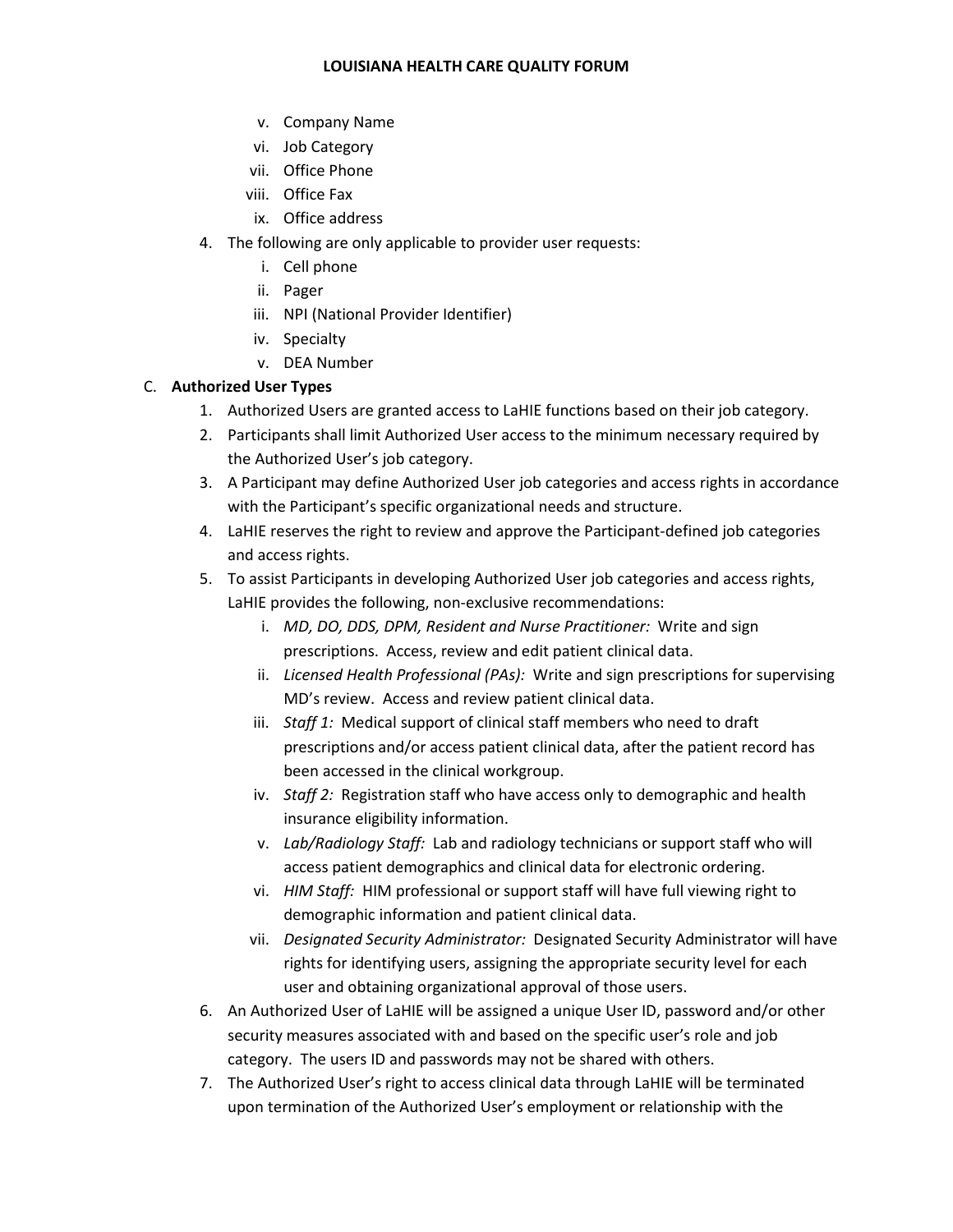Participant or upon any violation by the Authorized User of the Participation Agreement or the provisions of the Participant's Privacy and Security Policies or LaHIE's Policy Manual.

- 8. An Authorized Users' viewing rights will be defined by the Participants and defined by their role with the Participant. These may include:
	- i. Clinician with full viewing rights
	- ii. Other personnel with full viewing rights (to include only such individuals with need and reason to access clinical data who are authorized to access clinical data under applicable laws and regulations)
	- iii. Other personnel with limited viewing rights: these individuals will have access to only patient search and Participant's status screens in LaHIE.

# D. **Breaking the Glass:**

- 1. Only an Authorized User who is treating the patient may Break the Glass, i.e. access all of that patient's Confidential Health Information notwithstanding the absence of a Patient Choice Election Form or Patient Authorization Record permitting such access, if consent by or on behalf of the patient is not reasonably possible, and in the professional judgment of the Authorized User, access to such Confidential Health Information is necessary to ensure optimal Treatment of the patient. Notwithstanding the foregoing, an Authorized User may not access such information if the Patient Choice Election Form or Patient Authorization Record indicates that the patient elected not to participate in LaHIE.
- 2. Each time an Authorized User seeks access to a patient's Confidential Health Information under the circumstances detailed in the preceding paragraph, the Authorized User will be asked to certify that obtaining consent by or on behalf of the patient is not reasonably possible, and that, in the professional judgment of the Authorized User, access to such Confidential Health Information is necessary to ensure optimal Treatment of the patient. Authorized Users will not be permitted to access any Confidential Health Information without providing this certification.
- **3.** Any access by an Authorized User to Confidential Health Information will be subject to an audit trail function that allows tracking and auditing of such access.
- **E. Sensitive patient health information**, (e.g. HIV/AIDS, sexually transmitted diseases, substance abuse, mental health conditions), is restricted from access for most purposes. This information can only be accessed with patient's consent and under an "opening the privacy seal" access process and only by a clinician.

## **F. Termination of Access:**

- **1.** An Authorized Users' access shall cease upon termination of that Authorized User by Participant.
- **2.** Any Authorized Users failing to act in accordance with the Participation Agreement or LHCQF's policy manual will be disciplined.
	- **i.** Participant's Authorized Users may have their access temporarily disabled;
	- **ii.** Participant will be notified immediately of the concern or unauthorized access;
	- **iii.** LHCQF will coordinate solution with Participant to mutual agreement.